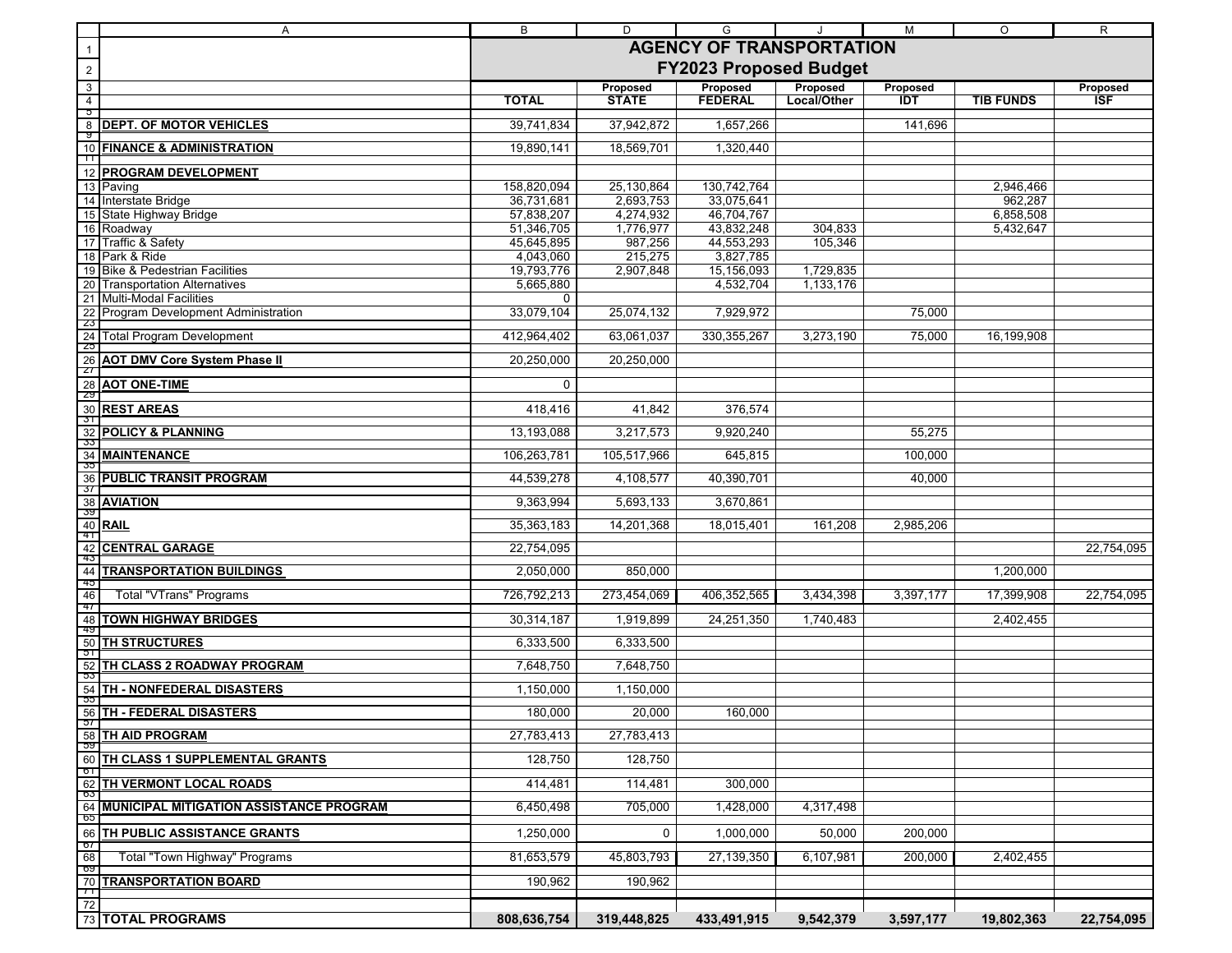|                    | Α                                                        | В                               | C                    | D                        | E                | G                |                  | Κ               |  |
|--------------------|----------------------------------------------------------|---------------------------------|----------------------|--------------------------|------------------|------------------|------------------|-----------------|--|
| $\overline{1}$     |                                                          | <b>AGENCY OF TRANSPORTATION</b> |                      |                          |                  |                  |                  |                 |  |
| $\sqrt{2}$         |                                                          | FY2022 As Passed                |                      |                          |                  |                  |                  |                 |  |
| $\mathbf{3}$       |                                                          |                                 |                      |                          | LOCAL/           | <b>INTERDEPT</b> |                  | <b>INTERNAL</b> |  |
| $\overline{4}$     |                                                          | <b>TOTAL</b>                    | <b>STATE</b>         | <b>FEDERAL</b>           | <b>OTHER</b>     | <b>TRANSFERS</b> | <b>TIB FUNDS</b> | <b>SERVICE</b>  |  |
| უ<br>$\infty$      | <b>DEPT. OF MOTOR VEHICLES</b>                           | 35,973,988                      | 34,190,338           | 1,666,250                |                  | 117,400          |                  |                 |  |
| ্ড                 | 10 FINANCE & ADMINISTRATION                              | 16,211,983                      | 15,815,083           | 396,900                  |                  |                  |                  |                 |  |
| ╥<br>$12$          | <b>PROGRAM DEVELOPMENT</b>                               |                                 |                      |                          |                  |                  |                  |                 |  |
| 13                 | Paving                                                   | 120,459,399                     | 16,804,582           | 102,298,777              |                  |                  | 1,356,040        |                 |  |
| 14                 | Interstate Bridge                                        | 22,595,374                      | 1,227,251            | 20,405,836               |                  |                  | 962,287          |                 |  |
| 15                 | State Highway Bridge                                     | 49,252,858                      | 6,245,094            | 37,570,057               |                  |                  | 5,437,707        |                 |  |
|                    | 16 Roadway<br>17 Traffic & Safety                        | 37,334,563<br>33,343,610        | 2,876,122<br>564,544 | 31,142,760<br>32,772,066 | 474,078<br>7,000 |                  | 2,841,603        |                 |  |
|                    | 18 Park & Ride                                           | 5,220,233                       | 100,000              | 5,120,233                |                  |                  |                  |                 |  |
|                    | 19 Bike & Pedestrian Facilities (assumes \$62,330 TF CF) | 16,789,554                      | 2,015,702            | 14,773,852               |                  |                  |                  |                 |  |
|                    | 20 Transportation Alternatives                           | 4,454,294                       |                      | 4,454,294                |                  |                  |                  |                 |  |
| 21                 | <b>Multi-Modal Facilities</b>                            | 0                               |                      |                          |                  |                  |                  |                 |  |
| $\frac{22}{23}$    | Program Development Administration                       | 25,084,554                      | 18,884,554           | 6,200,000                |                  |                  |                  |                 |  |
| $\frac{24}{25}$    | <b>Total Program Development</b>                         | 314,534,439                     | 48,717,849           | 254,737,875              | 481,078          | 0                | 10,597,637       |                 |  |
| $\frac{26}{27}$    | <b>AOT COVID-19</b>                                      | 0                               |                      |                          |                  |                  |                  |                 |  |
| $\frac{28}{29}$    | <b>AOT ONE-TIME</b>                                      | 10,825,000                      | 10,325,000           |                          | 500,000          |                  |                  |                 |  |
|                    | 30 REST AREAS                                            | 1,460,000                       | 146,000              | 1,314,000                |                  |                  |                  |                 |  |
| $\frac{32}{33}$    | <b>POLICY &amp; PLANNING</b>                             | 11,458,898                      | 3,153,630            | 8,285,268                |                  | 20,000           |                  |                 |  |
|                    | 34 MAINTENANCE                                           | 103,519,499                     | 87,191,712           | 16,227,787               |                  | 100,000          |                  |                 |  |
| $\frac{36}{37}$    | <b>PUBLIC TRANSIT PROGRAM</b>                            | 42,821,522                      | 3,303,839            | 39,496,667               |                  | 21,016           |                  |                 |  |
|                    |                                                          | 10,451,646                      | 5,556,388            | 4,895,258                |                  |                  |                  |                 |  |
|                    | 38 <b>AVIATION</b>                                       | 36,380,019                      | 13,897,283           | 19,232,299               | 820,801          | 2,429,636        |                  |                 |  |
|                    | $40$ RAIL                                                |                                 |                      |                          |                  |                  |                  |                 |  |
| $\frac{42}{43}$    | <b>CENTRAL GARAGE</b>                                    | 22,202,720                      |                      |                          |                  |                  |                  | 22,202,720      |  |
| $\frac{44}{45}$    | <b>TRANSPORTATION BUILDINGS</b>                          | 850,000                         | 850,000              |                          |                  |                  |                  |                 |  |
| $\frac{46}{47}$    | <b>Total "VTrans" Programs</b>                           | 606,689,714                     | 223, 147, 122        | 346,252,304              | 1,801,879        | 2,688,052        | 10,597,637       | 22,202,720      |  |
| 48<br>-49          | <b>TOWN HIGHWAY BRIDGES</b>                              | 15,408,394                      | 1,671,227            | 12,405,730               | 531,437          |                  | 800,000          |                 |  |
| $\frac{50}{51}$    | <b>TH STRUCTURES</b>                                     | 12,667,000                      | 12,667,000           |                          |                  |                  |                  |                 |  |
| $\frac{52}{53}$    | TH CLASS 2 ROADWAY PROGRAM                               | 15,297,500                      | 15,297,500           |                          |                  |                  |                  |                 |  |
|                    | <b>54 TH - NONFEDERAL DISASTERS</b>                      | 1,150,000                       | 1,150,000            |                          |                  |                  |                  |                 |  |
| $5^{\prime}$       | 56 TH - FEDERAL DISASTERS                                | 180,000                         | 20,000               | 160,000                  |                  |                  |                  |                 |  |
|                    | 58 TH AID PROGRAM                                        | 27,105,769                      | 27,105,769           |                          |                  |                  |                  |                 |  |
| 60<br><b>0</b> T   | TH CLASS 1 SUPPLEMENTAL GRANTS                           | 128,750                         | 128,750              |                          |                  |                  |                  |                 |  |
| 62<br>ხა           | TH VERMONT LOCAL ROADS                                   | 411,689                         | 111,689              | 300,000                  |                  |                  |                  |                 |  |
|                    | 64 MUNICIPAL MITIGATION ASSISTANCE PROGRAM<br>050        | 6,110,000                       | 705,000              | 1,428,000                | 3,977,000        |                  |                  |                 |  |
| 66                 | TH PUBLIC ASSISTANCE GRANTS                              | 1,250,000                       | 0                    | 1,000,000                | 50,000           | 200,000          |                  |                 |  |
| - 07<br>68         | Total "Town Highway" Programs                            | 79,709,102                      | 58,856,935           | 15,293,730               | 4,558,437        | 200,000          | 800,000          |                 |  |
| ೦೩<br>70           | <b>TRANSPORTATION BOARD</b>                              | 186,611                         | 186,611              |                          |                  |                  |                  |                 |  |
| $\mathbf{r}$<br>72 |                                                          |                                 |                      |                          |                  |                  |                  |                 |  |
|                    | 73 TOTAL PROGRAMS                                        | 686,585,427                     | 282,190,668          | 361,546,034              | 6,360,316        | 2,888,052        | 11,397,637       | 22.202.720      |  |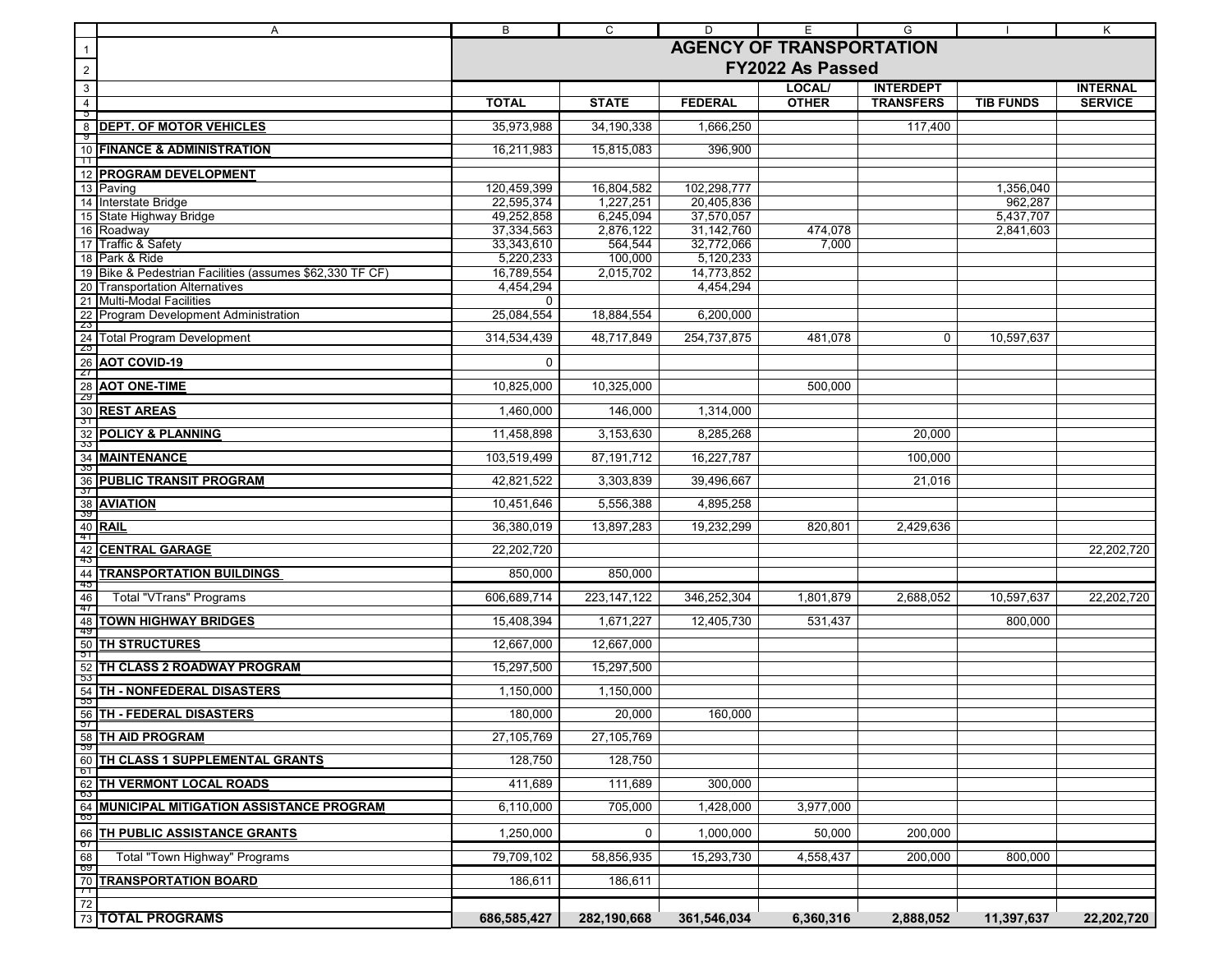|                | Α                                                 | $\overline{\mathsf{B}}$        | $\mathsf{C}$            | D                    | $\overline{E}$ |  |  |  |
|----------------|---------------------------------------------------|--------------------------------|-------------------------|----------------------|----------------|--|--|--|
| $\mathbf{1}$   |                                                   | <b>TOTAL FUNDS COMPARISON</b>  |                         |                      |                |  |  |  |
| $\overline{c}$ |                                                   | <b>FY2022 As Passed Budget</b> |                         |                      |                |  |  |  |
| $\mathfrak{S}$ |                                                   | FY2022                         | FY2023                  | <b>CHANGE</b>        | <b>CHANGE</b>  |  |  |  |
| 4              |                                                   | <b>As Passed</b>               | <b>Gov Rec</b>          | INC/(DEC)            | $\frac{9}{6}$  |  |  |  |
|                | 8 DEPT. OF MOTOR VEHICLES                         | 35,973,988                     | 39,741,834              | 3,767,846            | 10.5%          |  |  |  |
|                | 10 FINANCE & ADMINISTRATION                       | 16,211,983                     | 19,890,141              | 3,678,158            | 22.7%          |  |  |  |
|                | 12 PROGRAM DEVELOPMENT                            |                                |                         |                      |                |  |  |  |
|                | 13 Paving                                         | 120,459,399                    | 158,820,094             | 38,360,695           | 31.8%          |  |  |  |
|                | 14 Interstate Bridge                              | 22,595,374                     | 36,731,681              | 14,136,307           | 62.6%          |  |  |  |
|                | 15 State Highway Bridge                           | 49,252,858                     | 57,838,207              | 8,585,349            | 17.4%          |  |  |  |
|                | 16 Roadway                                        | 37,334,563                     | 51,346,705              | 14,012,142           | 37.5%          |  |  |  |
|                | 17 Traffic & Safety                               | 33,343,610                     | 45,645,895              | 12,302,285           | 36.9%          |  |  |  |
|                | 18 Park & Ride<br>19 Bike & Pedestrian Facilities | 5,220,233                      | 4,043,060               | (1, 177, 173)        | $-22.6%$       |  |  |  |
|                | 20 Transportation Alternatives                    | 16,789,554                     | 19,793,776              | 3,004,222            | 17.9%<br>27.2% |  |  |  |
|                | 21 Multi-Modal Facilities                         | 4,454,294                      | 5,665,880<br>0          | 1,211,586            |                |  |  |  |
|                | 22 Program Development Administration             | 25,084,554                     | 33,079,104              | 7,994,550            | 31.9%          |  |  |  |
|                | 24 Total Program Development                      | 314,534,439                    | 412,964,402             | 98,429,963           | 31.3%          |  |  |  |
|                | 26 AOT DMV Core System Phase II                   |                                | 20,250,000              | 20,250,000           |                |  |  |  |
|                | 28 AOT ONE-TIME                                   | 10,825,000                     |                         | (10, 825, 000)       | $-100.0%$      |  |  |  |
|                | 30 REST AREAS                                     | 1,460,000                      | 418,416                 | (1,041,584)          | $-71.3%$       |  |  |  |
|                | <b>32 POLICY &amp; PLANNING</b>                   | 11,458,898                     | 13,193,088              | 1,734,190            | 15.1%          |  |  |  |
|                | <b>34 MAINTENANCE</b>                             | 103,519,499                    | 106,263,781             | 2,744,282            | 2.7%           |  |  |  |
|                | <b>36 PUBLIC TRANSIT PROGRAM</b>                  | 42,821,522                     | 44,539,278              | 1,717,756            | 4.0%           |  |  |  |
|                | 38 AVIATION                                       | 10,451,646                     | 9,363,994               | (1,087,652)          | $-10.4%$       |  |  |  |
|                | 40 RAIL                                           | 36,380,019                     | 35,363,183              | (1,016,836)          | $-2.8%$        |  |  |  |
|                | 42 CENTRAL GARAGE                                 |                                |                         |                      | 2.5%           |  |  |  |
|                | <b>44 TRANSPORTATION BUILDINGS</b>                | 22,202,720                     | 22,754,095<br>2,050,000 | 551,375<br>1,200,000 | 141.2%         |  |  |  |
|                |                                                   | 850,000                        |                         |                      |                |  |  |  |
| 46             | <b>Total "VTrans" Programs</b>                    | 606,689,714                    | 726,792,213             | 120,102,499          | 19.8%          |  |  |  |
|                | <b>48 TOWN HIGHWAY BRIDGES</b>                    | 15,408,394                     | 30,314,187              | 14,905,793           | 96.7%          |  |  |  |
|                | <b>50 TH STRUCTURES</b>                           | 12,667,000                     | 6,333,500               | (6, 333, 500)        | $-50.0%$       |  |  |  |
|                | 52 TH CLASS 2 ROADWAY PROGRAM                     | 15,297,500                     | 7,648,750               | (7,648,750)          | $-50.0%$       |  |  |  |
|                | 54 TH - NONFEDERAL DISASTERS                      | 1,150,000                      | 1,150,000               | 0                    | 0.0%           |  |  |  |
|                | 56 TH - FEDERAL DISASTERS                         | 180,000                        | 180,000                 | 0                    | 0.0%           |  |  |  |
|                | 58 TH AID PROGRAM                                 | 27,105,769                     | 27,783,413              | 677,644              | 2.5%           |  |  |  |
|                | 60 TH CLASS 1 SUPPLEMENTAL GRANTS                 | 128,750                        | 128,750                 |                      | 0.0%           |  |  |  |
|                | 62 TH VERMONT LOCAL ROADS                         | 411,689                        | 414,481                 | 2,792                | 0.7%           |  |  |  |
|                | 64 MUNICIPAL MITIGATION ASSISTANCE PROGRAM        | 6,110,000                      | 6,450,498               | 340,498              | 5.6%           |  |  |  |
|                | 66 TH PUBLIC ASSISTANCE GRANTS                    | 1,250,000                      | 1,250,000               | 0                    | 0.0%           |  |  |  |
| 68             | Total "Town Highway" Programs                     | 79,709,102                     | 81,653,579              | 1,944,477            | 2.4%           |  |  |  |
|                | 70 TRANSPORTATION BOARD                           | 186,611                        | 190,962                 | 4,351                | 2.3%           |  |  |  |
|                | 73 TOTAL PROGRAMS                                 | 686,585,427                    | 808,636,754             | 122,051,328          | 17.8%          |  |  |  |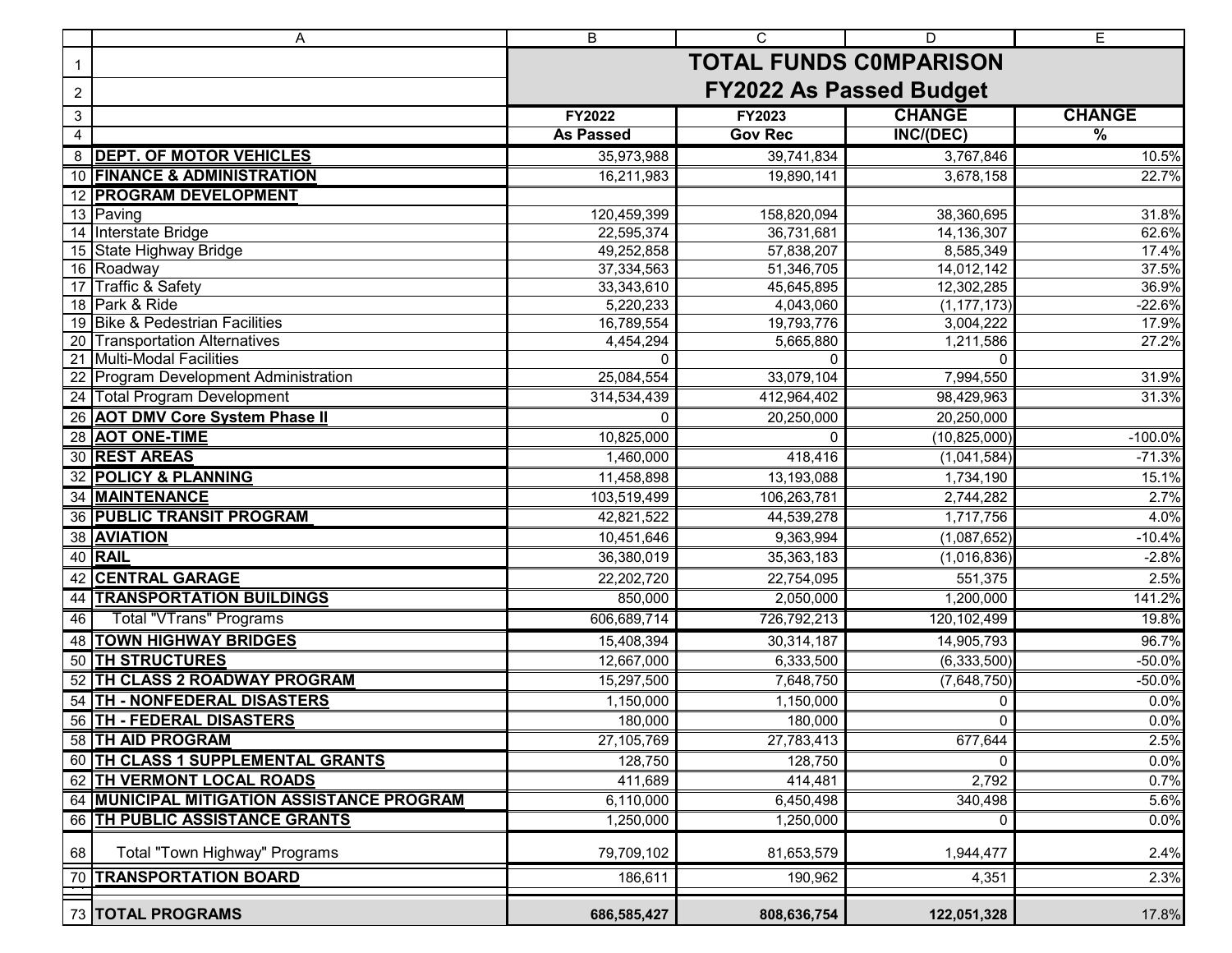## **FY2021 Carryforward Plan**

| <b>Fund</b> | <b>IDescr</b>               | <b>Dept</b>           |                                           | <b>Carryforward Amount</b> | <b>To be Reverted</b>    | <b>Requested to Carryforward</b> |                                                                        |
|-------------|-----------------------------|-----------------------|-------------------------------------------|----------------------------|--------------------------|----------------------------------|------------------------------------------------------------------------|
| 20105       | Transp Fund - Nondedicated  |                       | 8100000100 Finance & Administration Div   | (564, 452.10)              | $\overline{\phantom{a}}$ |                                  | 564,452.10 Preparation for STARS Replacement                           |
| 20105       | Transp Fund - Nondedicated  | 8100000200 Aviation   |                                           | (363, 722.66)              |                          |                                  | 363,722.66 For FY21 projects Expended in FY22                          |
| 20105       | Transp Fund - Nondedicated  |                       | 8100000300 Town Highway Structures        | (223, 602.59)              | (223, 602.59)            |                                  |                                                                        |
| 20105       | Transp Fund - Nondedicated  |                       | 8100000700 Transportation Buildings       | (177,700.05)               |                          |                                  | 177,700.05 For FY21 projects Expended in FY22                          |
| 20105       | Transp Fund - Nondedicated  |                       | 8100000800 Transportation Board           | (4,781.04)                 | (4,781.04)               |                                  |                                                                        |
| 20105       | Transp Fund - Nondedicated  |                       | 8100001000 TH State Aid Federal Disasters | (34,033.83)                | (34,033.83)              |                                  |                                                                        |
| 20105       | Transp Fund - Nondedicated  |                       | 8100001100 Program Development            | (5,669,433.63)             |                          |                                  | 5,669,433.63 For Future State Match of Federal Aid Projects            |
| 20105       | Transp Fund - Nondedicated  |                       | 8100001400 TH State Aid Non Fed Disasters | (903, 258.31)              | (903, 258.31)            |                                  |                                                                        |
| 20105       | Transp Fund - Nondedicated  | 8100001700 Rest Areas |                                           | (43, 632.81)               | (43, 632.81)             |                                  |                                                                        |
| 20105       | Transp Fund - Nondedicated  |                       | 8100001900 Town Highway VT Local Roads    | (55, 423.46)               | (55, 423.46)             |                                  |                                                                        |
| 20105       | Transp Fund - Nondedicated  |                       | 8100002000 Maintenance & Ops Bureau       | (12,930,079.85)            |                          |                                  | 12,930,079.85 Maintenance Projects, Stockpile Materials, and Equipment |
| 20105       | Transp Fund - Nondedicated  |                       | 8100002100 Department of Motor Vehicles   | (1,997,121.61)             |                          |                                  | 1,997,121.61 FY21 IT Expenditures to be spent in FY22                  |
| 20105       | Transp Fund - Nondedicated  |                       | 8100002200 Policy and Planning            | (107, 890.89)              |                          |                                  | 107,890.89 For FY21 projects Expended in FY22                          |
| 20105       | Transp Fund - Nondedicated  | 8100002300 Rail       |                                           | (3,664,362.22)             |                          |                                  | 3,664,362.22 For FY21 projects Expended in FY22                        |
| 20105       | Transp Fund - Nondedicated  |                       | 8100002600 Town Highway Class 2 Roadway   | (47, 822.26)               | (47, 822.26)             |                                  |                                                                        |
| 20105       | Transp Fund - Nondedicated  |                       | 8100002800 Town Highway Bridge            | (20, 105.25)               | (20, 105.25)             |                                  |                                                                        |
| 20105       | Transp Fund - Nondedicated  |                       | 8100003000 Town Highway Aid Program       |                            |                          |                                  |                                                                        |
| 20105       | Transp Fund - Nondedicated  |                       | 8100003100 Town Highway Class1 Suppl      |                            |                          |                                  |                                                                        |
| 20105       | Transp Fund - Nondedicated  |                       | 8100005500 Public Assistance Program      |                            |                          |                                  |                                                                        |
| 20105       | Transp Fund - Nondedicated  |                       | 8100005700 Public Transit                 | (719, 188.99)              |                          |                                  | 719,188.99 For Q4 invoices pid in FY2022                               |
| 20105       | Transp Fund - Nondedicated  |                       | 8100005800 Better Back Roads Program      | (180, 112.51)              |                          |                                  | 180,112.51 For FY21 projects Expended in FY22                          |
| 20105       | Transp Fund - Nondedicated  |                       | 8100892101 AOT-Various Initiatives        | (781, 167.72)              |                          |                                  | 781,167.72 For FY21 projects Expended in FY22                          |
|             |                             |                       |                                           | (28, 487, 891.78)          | (1,332,659.55)           | 27, 155, 232. 23                 |                                                                        |
|             |                             |                       |                                           |                            |                          |                                  |                                                                        |
| <b>Fund</b> | <b>Descr</b>                | <b>Dept</b>           |                                           | <b>Carryforward Amount</b> | <b>To be Reverted</b>    | <b>Requested to Carryforward</b> |                                                                        |
| 20191       | TR Infrastructure Bond Fund |                       | 8100001100 Program Development            | (605, 196.59)              | (266, 738.06)            |                                  | 338,458.53 For FY21 projects Expended in FY22                          |
| 20191       | TR Infrastructure Bond Fund | 8100002300 Rail       |                                           | (35, 281.88)               |                          |                                  | 35,281.88 For FY21 projects Expended in FY22                           |
| 20191       | TR Infrastructure Bond Fund |                       | 8100002800 Town Highway Bridge            | (201, 861.94)              | (201, 861.94)            |                                  |                                                                        |
|             |                             |                       |                                           | (842, 340.41)              | (468,600.00)             | 373,740.41                       |                                                                        |

| <b>Fund</b> | <b>I</b> IDesc   | <b>Dept</b>                          | <b>I</b> Carryforward Amount | <b>To be Reverted</b> | Requested to Carryforward |                                                                         |
|-------------|------------------|--------------------------------------|------------------------------|-----------------------|---------------------------|-------------------------------------------------------------------------|
| 21932       | Clean Water Fund | 8100005800 Better Back Roads Program | (4,371,139.59)               |                       |                           | 4,371,139.59 Clean Water Fund Appropriation, Carried forward by Statute |